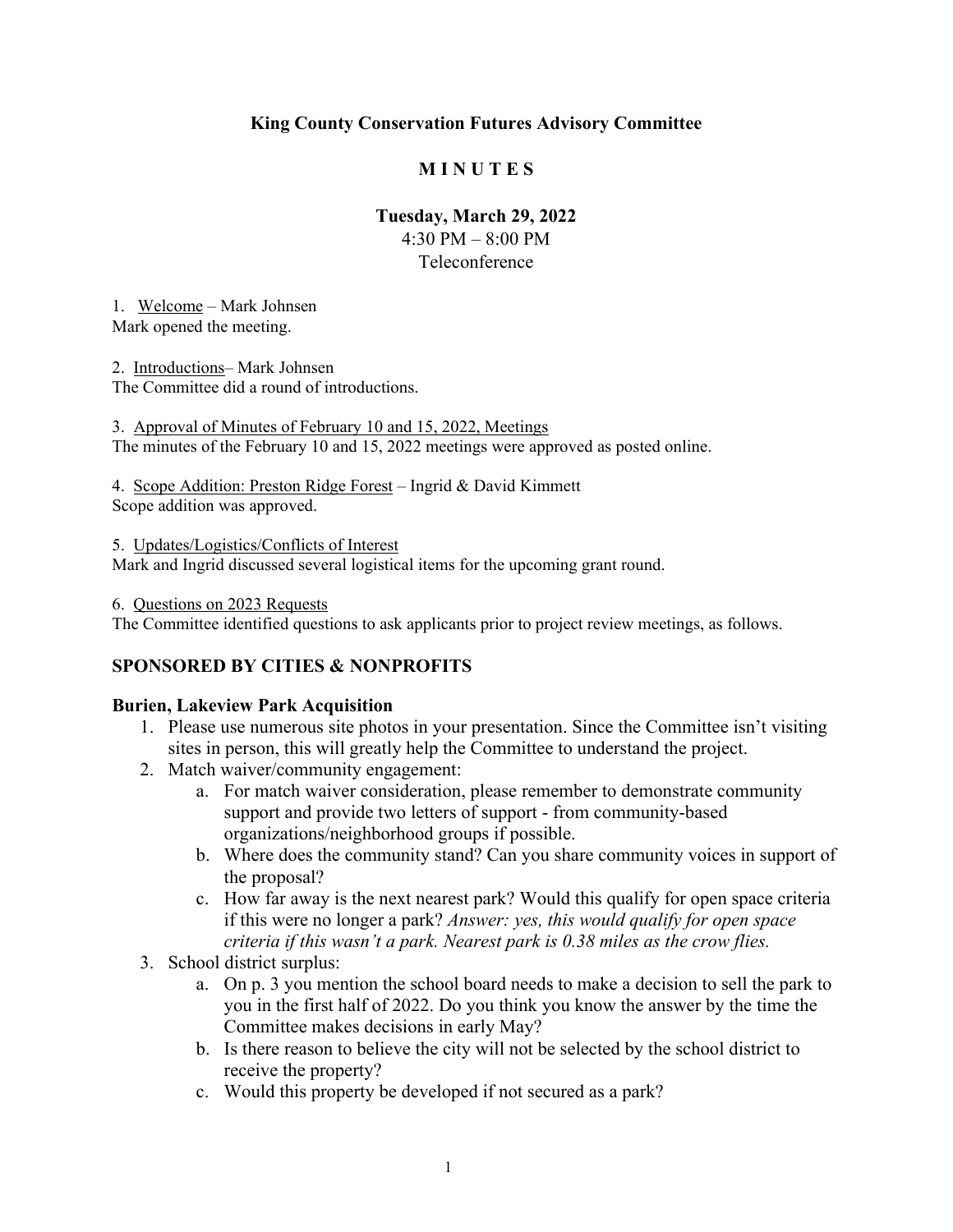- d. When you say that you're requesting "match" from the school district, do you mean that you're asking for the sale price to be discounted? Could that affect the amount of CFT that you need?
- 4. How is the Sylvester Middle School property nearby used, is that open to the public?
- 5. Please expand on your description of park use.

### **Federal Way, Hylebos Creek Conservation Property Acquisitions**

- 1. Please use numerous site photos in your presentation. Since the Committee isn't visiting sites in person, this will greatly help the Committee to understand the project.
- 2. Match waiver/community engagement:
	- a. For match waiver consideration, please remember to demonstrate community support and provide two letters of support - from community-based organizations/neighborhood groups if possible.
	- b. Could you describe community support from local community-based organizations and/or nearby residents?
	- c. Is this area used by the local community e.g. folks who may live in the area that qualifies for a match waiver vs. just more regional birders/users? How is the community welcomed – in particular communities of color or people who may have fewer opportunities to visit parks generally?
	- d. Are there educational opportunities like school partnerships with local schools?
- 3. Why is the estimated value of the large parcel 6 times its assessed value?
- 4. Could you explain why you need a match waiver? Normally we don't see the applicant providing match if requesting a match waiver. Could you clarify how much CFT you want if you don't get a match waiver? Typically it's 50% of the ask, but if you have match, would you want \$1.25M supported by match, or the full \$1.5M?
- 5. Page 1, you note that "acquisition of [the northern parcel 2921049114] would allow for development of the West Hylebos Surface Water Educational Center." Is that planned on the target parcel? That's not typically an allowed use on a CFT property so we need to learn more about that.
- 6. Could you explain how the southern parcels create a connection between the two sides of Pacific Highway South? Will you create a safe crossing point?

## **GROW Northwest (in Shoreline), Ching Community Gardens**

- 1. Please use numerous site photos in your presentation. Since the Committee isn't visiting sites in person, this will greatly help the Committee to understand the project.
- 2. Match waiver/community support:
	- a. For match waiver consideration, please remember to demonstrate community support and provide two letters of support - from community-based organizations/neighborhood groups if possible.
	- b. Help us understand the relationship with the community college. How has your outreach gone? Can you get a letter of support from the college?
	- c. Letter of support from the food bank?
- 3. Current conditions:
	- a. Looks like the Ching family sold the land back in 2013. How long has the property been vacant? The house appears derelict.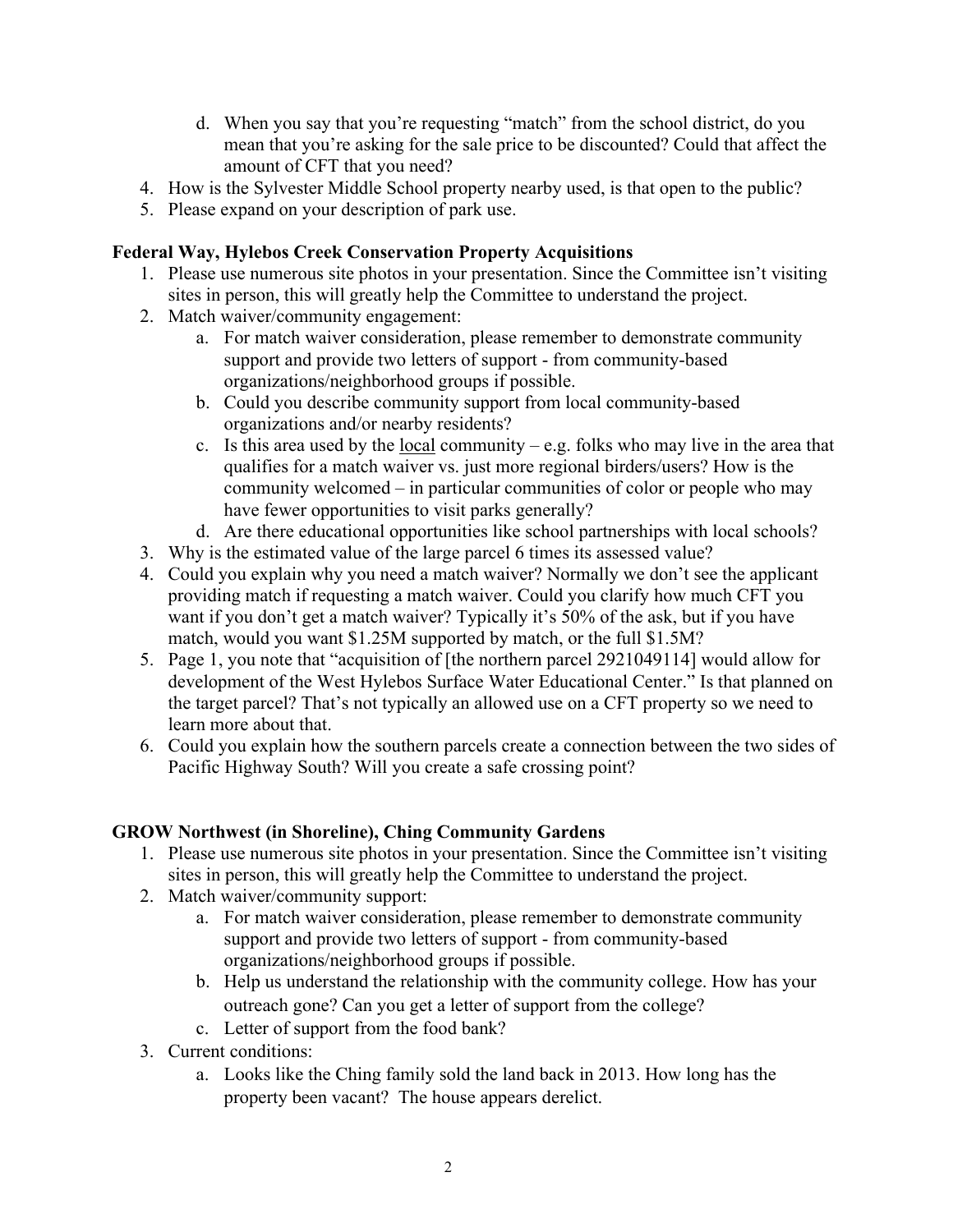- b. Have the plantings and gardens been evaluated to determine if they are salvageable?
- 4. Valuation
	- a. What is meant by the statement: "The cost of the property reflects the owner's reluctance to sell." Please explain current state of negotiations, if any.
	- b. Does the valuation consider the expenses the developer has already paid for, such as studies, permits, plans?
- 4. P-Patch/food forest usage:
	- a. Would the P-Patch/food forest be open to everyone, or dedicated for individuals to use?
	- b. How will equity be considered if you are assigning P-patch lots?
	- c. How will this benefit food-insecure communities in this area with providing food or access?
	- d. Could you help us understand the anticipated demographics of the folks who might use the P-patch if this is established? Help us understand who might be using it from local neighborhood.
	- e. What is the proximity of people without access to home gardens? What is the service area for this project and what does the transportation access look like?
- 5. Is the Ching family involved in the project going forward? Can they get a letter of support from them?
- 6. Relationship with other open spaces:
	- a. At the top of pg 6, you mention Shoreline Community College's undeveloped woodlands are across the street, but on pg 11 (impact to open space resources) you say open space in the census block is all private. Please clarify the contradiction.
	- b. You state there are 2 p-patches in the city; Diggin' Shoreline cites several other small local gardens – including one at the Community College. Are more gardens needed?
- 7. Could you clarify plans for the structures on site, to ensure the site meets CFT requirements?

## **Issaquah, Weymouth Acquisition - Issaquah Creek Waterways**

- 1. Please use numerous site photos in your presentation. Since the Committee isn't visiting sites in person, this will greatly help the Committee to understand the project.
- 2. The city seems ready to complete purchase in the spring. Any updates since application was submitted? Do you have funding to purchase prior to CFT funding coming available at the end of 2022?
- 3. You discuss trails on site and connections to Squak Mountain. Do you anticipate any future acquisitions to connect this parcel to other nearby city open spaces? Would a parking lot be included?
- 4. According to the application, the owner has agreed to the appraised value and is a willing seller, but there is an active development proposal with the city for four estate residential lots? Assuming this means if the funding is not allocated that it would be developed.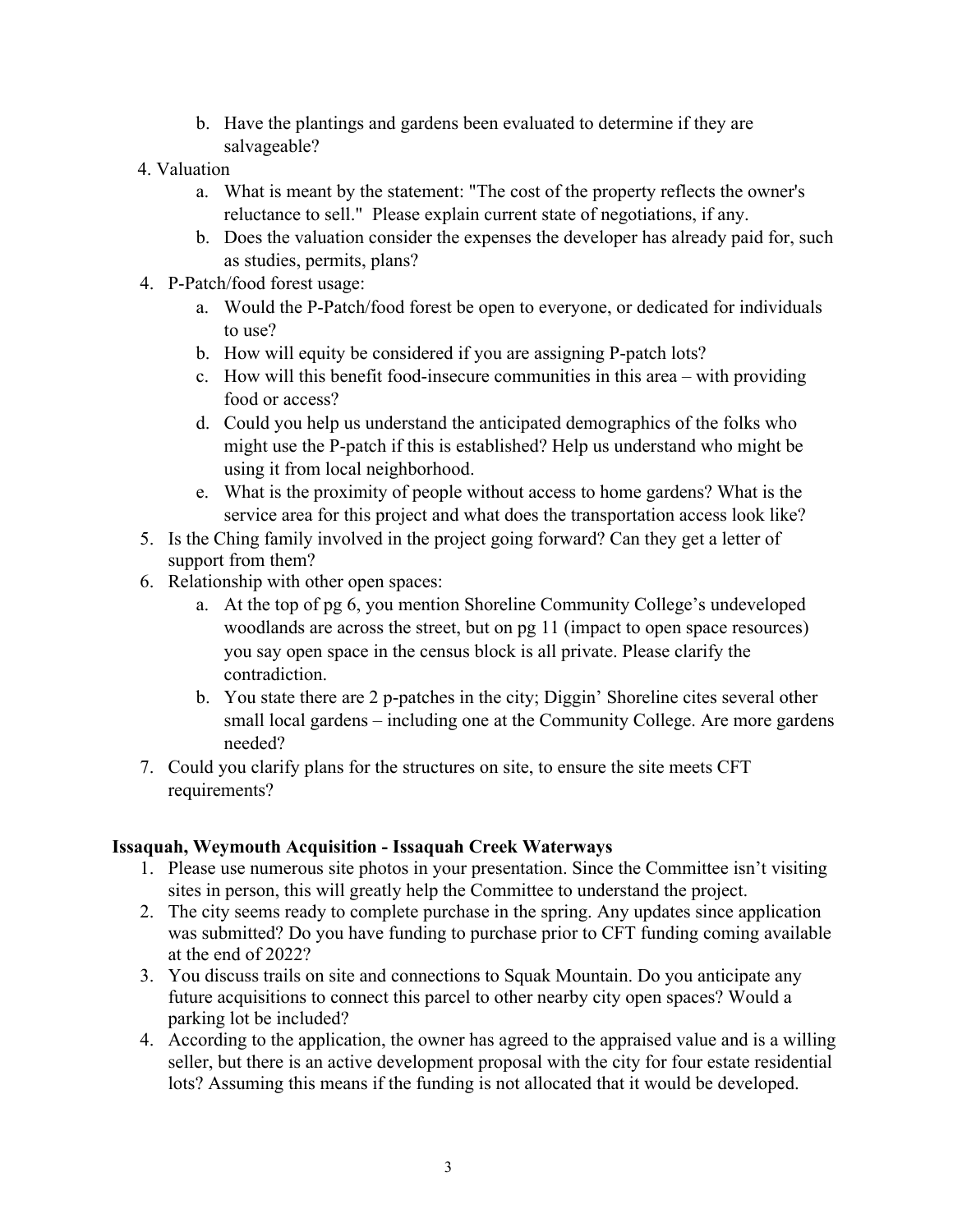#### **Kent, Clark Lake Park – Ruth Acquisition**

- 1. Please use numerous site photos in your presentation. Since the Committee isn't visiting sites in person, this will greatly help the Committee to understand the project.
- 2. Is there still salmonid use of the lake or is it just historic?
- 3. Do you anticipate needing to purchase the property mid-year, before CFT funds are available? If so, do you have funding to do so (and then reimburse with CFT)?
- 4. What is the situation with the Ruth parcel to the south, which is not part of the current proposal?

### **SeaTac, Bow Lake Springs Wetland Park**

- 1. Please use numerous site photos in your presentation. Since the Committee isn't visiting sites in person, this will greatly help the Committee to understand the project.
- *2.* Match waiver/community engagement:
	- a. For match waiver consideration, please remember to demonstrate community support and provide two letters of support - from community-based organizations/neighborhood groups if possible.
	- b. We want to hear more about community perspectives, community engagement here – could you reach out to community-based organizations or nearby residents?
	- c. Could you tell us more about the current & planned relationship with the school? Could the school provide a letter of support?
	- d. Do the nearby apartments or mobile home park offer affordable housing?
	- e. Do you anticipate that adding green space adjacent to the mobile home park may increase property values in ways that impact local affordability?
	- f. On pg 2 you state "This project will bring [conservation-related activities] to their doorstep, opening opportunities for participation, and ownership." What are your plans for instilling a sense of ownership in the community as it relates to their involvement on this site?
- 3. Site planning:
	- a. Can you provide a wetland map?
	- b. Can you show where the trail would be located? Does the "new pedestrian connection...connecting S 180<sup>th</sup> Street to S 182<sup>nd</sup> Street" described on page 1 run on this parcel as a trail already?
	- c. How will public access be provided to the park? Is parking provided?
	- d. What is your public safety plan for people who are experiencing homelessness, and do you have community liaisons working on those issues?

#### **Seattle, Bitter Lake Playfield Addition**

- 1. Please use numerous site photos in your presentation. Since the Committee isn't visiting sites in person, this will greatly help the Committee to understand the project.
- 2. Match waiver/community engagement:
	- a. For match waiver consideration, please remember to demonstrate community support and provide two letters of support - from community-based organizations/neighborhood groups if possible.
	- b. Could you please share community perspectives here?
	- c. Would the Broadview Community Council contribute a letter?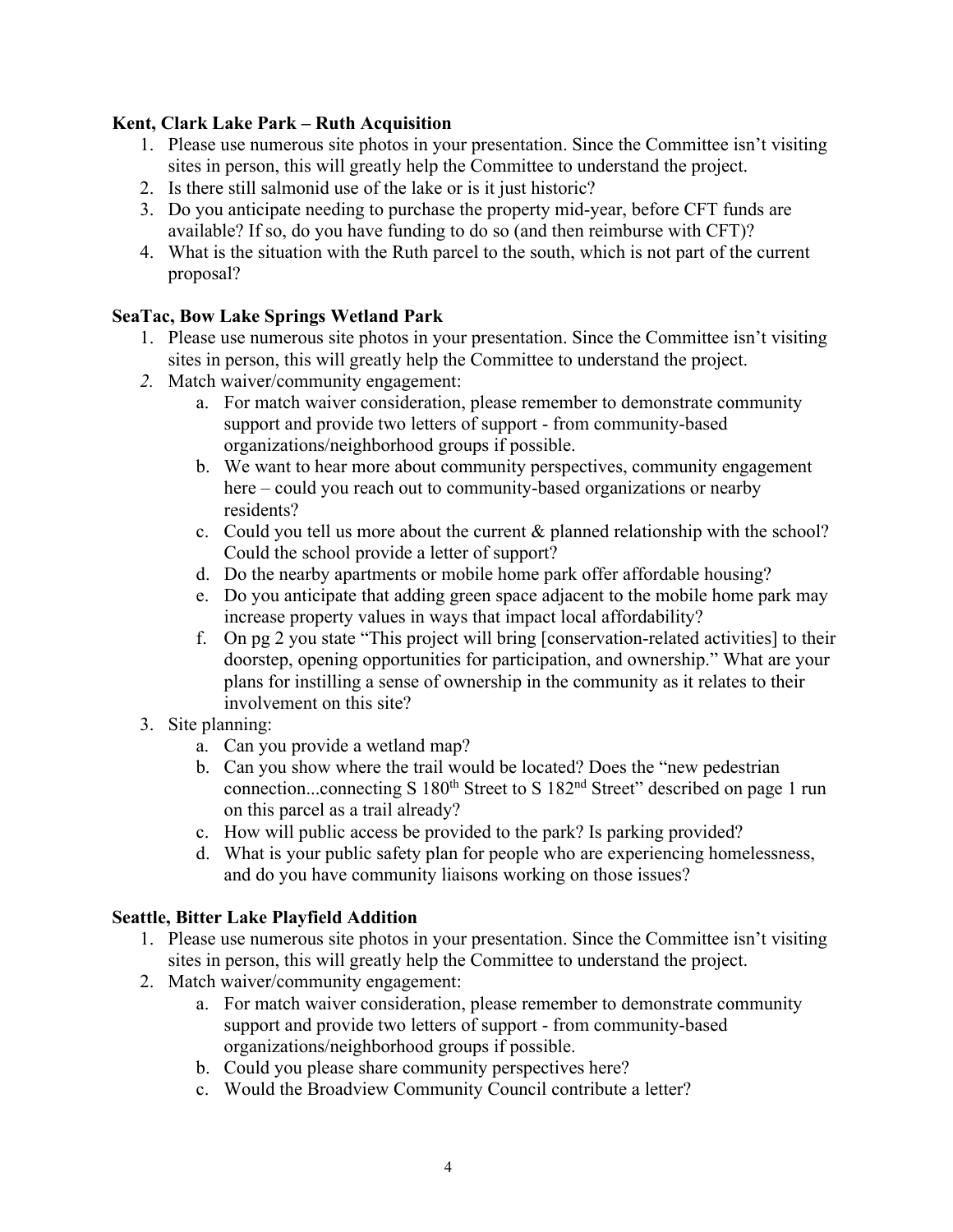- d. Would the school contribute a letter?
- 3. Costs:
	- a. What is the current status of discussions with the school district re a trade of properties? Please be specific.
	- b. This land seems very expensive at \$11.72M. Could you explain why it costs this much?
	- c. If we do award a match waiver, would it be just for the \$3.4M total? We want to make sure that a land trade is still covering a significant part of the costs (and not expecting CFT to cover the total)
	- d. Could you confirm the CFT award you would want to receive if you don't get the match waiver? Would you seek \$1.2M (50% of your ask) or \$700,000?
- 4. Could you share how you are addressing encampments as an agency?

### **Seattle, Cheasty Greenspace - Mt. Baker**

- 1. Please use numerous site photos in your presentation. Since the Committee isn't visiting sites in person, this will greatly help the Committee to understand the project.
- 2. Why is this not part of the North Rainier Town Center match waiver project scope? Could it be included or should it truly be separate?
- 3. Do you anticipate de-paving and restoring the whole site, or would you keep some of it for parking (if it is a trail access point as discussed on page 2)?
- 4. How accessible/inviting will this space be to nearby residents, the general public and Link riders?

## **Seattle, Taylor Creek Headwaters**

- 1. Please use numerous site photos in your presentation. Since the Committee isn't visiting sites in person, this will greatly help the Committee to understand the project.
- 2. Are these willing sellers?
- 3. Map questions:
	- a. Is the land immediately to the north unopened road right-of-way?
	- b. You mention a nearby access point to the Seattle City Light utility corridor. Is that access point what is circled on the p. 2 map near the end of S. Fountain Street? (While this doesn't directly relate to the proposal: Does the city plan to extend the Chief Sealth Trail south to this point along the SCL right-of-way?)
	- c. In the p. 2 map, what is the purple circle immediately below the target parcel area circled in red?

## **Seattle, Willow Creek Natural Area**

- 1. Please use numerous site photos in your presentation. Since the Committee isn't visiting sites in person, this will greatly help the Committee to understand the project.
- 2. Are these willing sellers?
- 3. You say this "expands" an existing riparian natural area (p. 1) and will connect to an "existing natural area" (p. 2, F) but then on p. 2, B you say it would be "the only natural area along Willow Creek before its confluence with the South Fork of Thornton Creek" and in G that there's no preserved land on Willow Creek. Are the latter statements the accurate ones?
- 4. Creek conditions: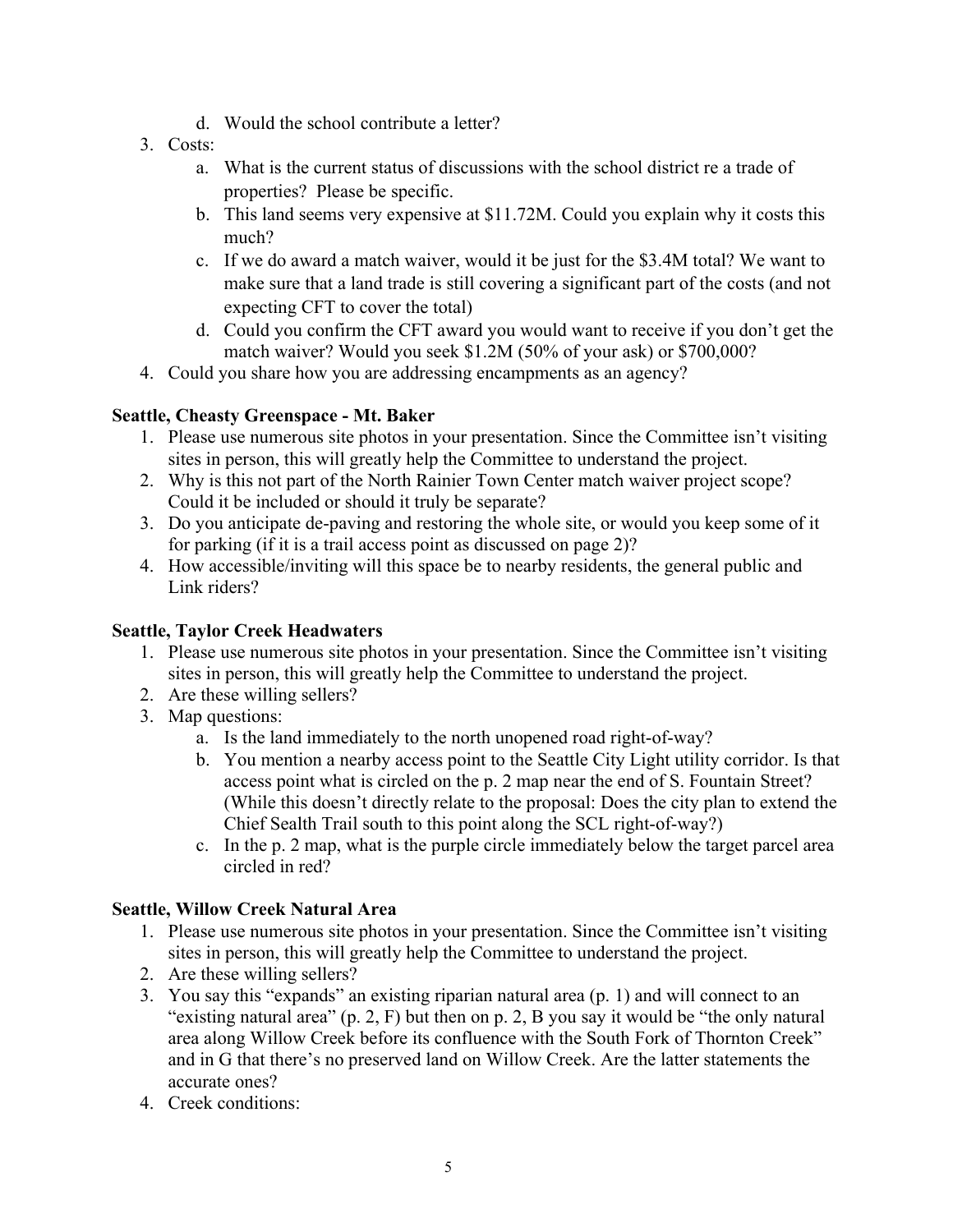- a. Help us understand where the creek flows. On iMap, it looks like the creek flows just south of the target parcels, under Lake City Way, and behind existing buildings on the other side of the road – not through these parcels. The [Thornton](https://i0.wp.com/thorntoncreekalliance.info/wp-content/uploads/2019/03/Thornton-Creek-Watershed-Poster-Low-Res.png?ssl=1)  [Creek Alliance](https://i0.wp.com/thorntoncreekalliance.info/wp-content/uploads/2019/03/Thornton-Creek-Watershed-Poster-Low-Res.png?ssl=1) map shows it open channel through here but culverted right around NE 92nd Street.
- b. Is there salmonid use in Willow Creek?
- c. How much of the stream between site and Thornton Creek is piped?
- d. Will the project include measures to mitigate water quality impacts from road runoff?
- e. What noxious weed is present; how will it be managed?
- 5. On p. 2 you mention this site would create another "stop to a riparian area walkabout" and that it would facilitate "walking field trips" from nearby elementary schools. Seeing that the site is wedged between two busy arterials with poor pedestrian infrastructure, is the site safe for a riparian walkabout for children in this area?
- 6. What are the gaps between the parcels are they rights of way?

#### **Shoreline, 192nd Hemlock Open Space Acquisition**

- 1. Please use numerous site photos in your presentation. Since the Committee isn't visiting sites in person, this will greatly help the Committee to understand the project.
- 2. Development conditions:
	- a. For Shoreline proposals, it would be helpful to better understand the sites' relationship to light rail stations, upzoning, and the planned development in the immediate area (e.g. visuals/maps/illustrations).
	- b. At one point the application says the property was recently up-zoned. Yet one of the supporting letters says the developer's effort to up-zone was rejected. When was the current zoning designation approved? Has the grant application been coordinated with land-use planning staff?
	- c. Could you discuss more about the parking lot redevelopment proposal?
- 3. Cost & Feasibility:
	- a. P. 3, the "Feasibility" information is not provided. Could you please share more information? According to p. 7 it's on the market. Are they willing to wait?
	- b. P.4, the estimate is \$1.75M to purchase but assessed value is \$709,000. Why so high?
- 4. Site usability:
	- a. This site is repeatedly discussed as open space buffer. What public use is actually envisioned?
	- b. Is topography a constraint to site use? The application mentions (Sect. 5C) that the property is steeply sloped, so is it more for open space buffer than a park?
	- c. Shoreline Preservation Society letter recommended preserving an adjacent lot to the south with mature trees & nursery plantings, and a detention pond. Should we know more about those?
- 5. Match waiver/community engagement:
	- a. Is there affordable housing in the neighborhood?
	- b. Are there community-based organizations or grassroots groups in support of this proposal?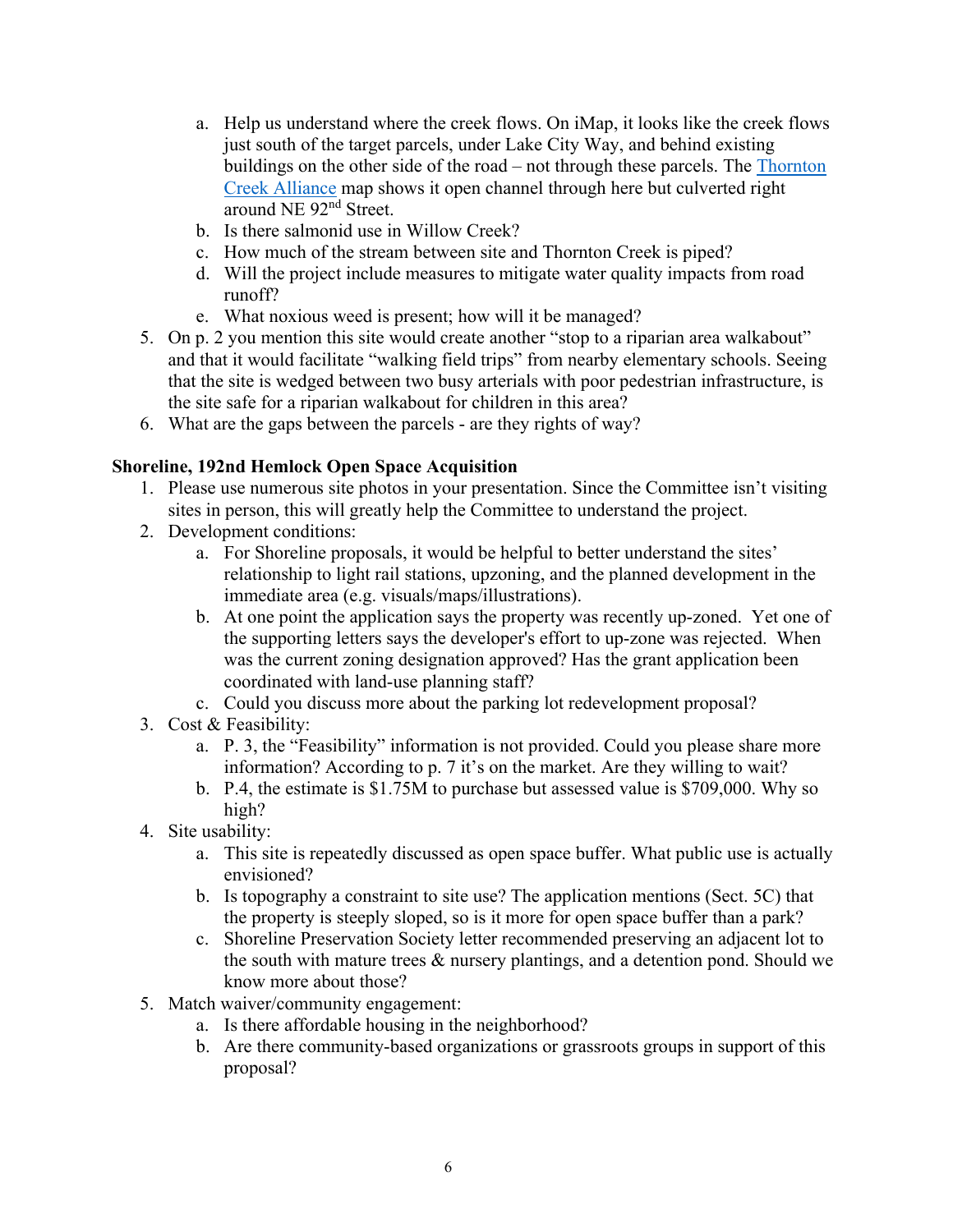#### **Shoreline, Rotary Park Acquisition I**

- 1. Please use numerous site photos in your presentation. Since the Committee isn't visiting sites in person, this will greatly help the Committee to understand the project.
- 2. Development conditions:
	- a. For Shoreline proposals, it would be helpful to better understand the sites' relationship to light rail stations, upzoning, and the planned development in the immediate area (e.g. visuals/maps/illustrations).
	- b. Related to zoning  $&$  density, could you please explain the future vision of how developed/build-out this area will become?
	- c. Will any of the anticipated development surrounding this park be affordable housing?
- 3. Park development:
	- a. We have concerns about how these new parcels will connect to the existing Rotary Park and the Seattle City Light right-of-way/ownership. Could you please explain very clearly the future vision for this site?
	- b. Has Seattle City Light entered into any agreement to change the current uses of the properties associated with Rotary Park? From your aerial photo and from driving by the site, there is a great deal of material and use in the SCL right-ofway, and perhaps a lawnmower repair workshop there as well. Do you have confidence that all or most of the SCL land will be dedicated to park use and all other non-utility uses will be ceased?
	- c. You reference the SCL Interurban Trail agreement. What relationship does that agreement have with this site?
	- d. P. 4, 5A you reference putting more active uses on parcels *not* funded with CFT; what lands would those be? Looks like the only other parts of the site are Seattle City Light or the existing Rotary Park in the right-of-way. (Note that playgrounds, parking, restrooms are acceptable up to the 15% limit on CFT property.)
- 4. P. 6, could you explain the relocation costs? Are these business or tenant relocations? If they are owner-occupied homes, relocation isn't typically part of a purchase agreement.
- *5. Notes to city:*
	- *a. p. 3 references Paramount Open Space but should say Rotary Park.*
	- *b. p. 5, 5D – Note that we want houses removed within ~two years of purchase using CFT funds. Houses cannot be kept long-term on site. Please discuss with us if are envisioning something different.*

#### **Shoreline, Twin Ponds 1**

- 1. Please use numerous site photos in your presentation. Since the Committee isn't visiting sites in person, this will greatly help the Committee to understand the project.
- 2. For Shoreline proposals, it would be helpful to better understand the sites' relationship to light rail stations, upzoning, and the planned development in the immediate area (e.g. visuals/maps/illustrations).
- 3. Park access questions:
	- a. It appears that access to the park is currently on the east side. Why is another access necessary?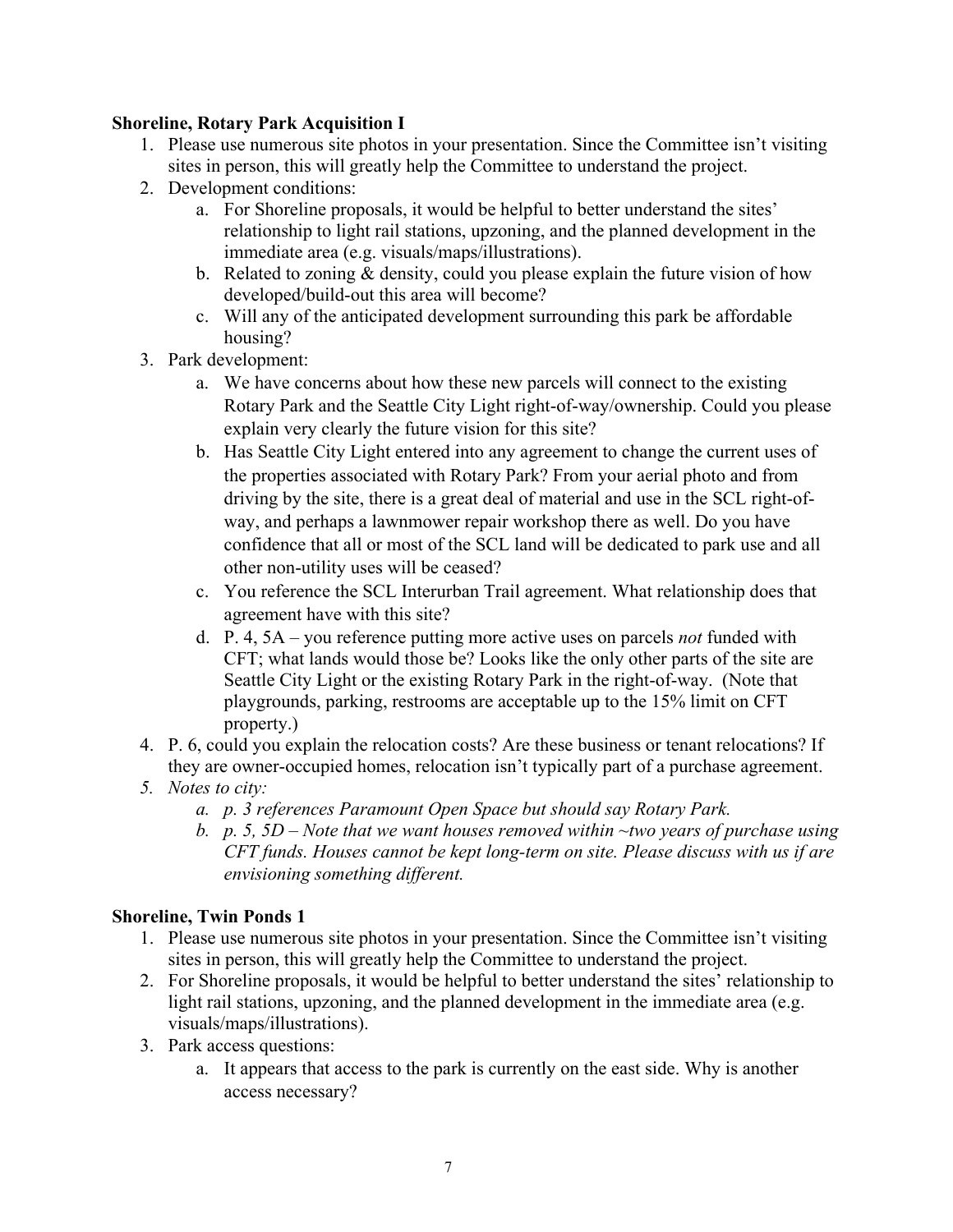- b. Could pedestrian access not be accomplished now? It appears that the existing city parcel fronts onto NE 150<sup>th</sup> Street.
- c. Why would two separate lots be needed for a south access? Could your goals be achieved by acquiring just one home rather than both?
- 4. Costs & feasibility:
	- a. Are these willing sellers?
	- b. P. 6, could you explain the relocation costs? Are these business or tenant relocations? If they are owner-occupied homes, relocation isn't typically part of a purchase agreement.
- 5. Sensitive area questions:
	- a. How close are the two target parcels to the edge of the forested/scrub wetland?
	- b. P. 1 Please visually clarify where the stream is in relation to the parcels.
	- c. Is parcel 2550500050 (the northern one) encroaching in the stream buffer under current regulations? On p. 2, should criterion B/salmon habitat and aquatic resources also be checked? Anything we should know about this stream?

### **Washington Farmland Trust (in Tukwila), Deutsch Urban Farm**

- 1. Please use numerous site photos in your presentation. Since the Committee isn't visiting sites in person, this will greatly help the Committee to understand the project.
- 2. Does the landowner have a community organization in mind to which she plans to dedicate the fee ownership?
- 3. Agriculture questions:
	- a. What type of agriculture is currently on the site? Are the soils conducive to agriculture? Are there livestock?
	- b. Who will be the primary beneficiary of the produce grown on the site?
	- c. The powerlines are maintained by a utility. Do they utilize herbicides that would adversely affect crops or livestock?
	- d. You mention hosting public events. What do you envision?
	- e. From the maps in the application, the property has a lot of tree canopy. How much space is dedicated to farming?
- 4. What additional Dwelling Units or other structures, permitted by current zoning, would be prohibited by the easement?
- 5. Do you anticipate highway noise and traffic pollution to be an issue?
- 6. How is the nearby public land (Seattle City Light?) being used?
- 7. Are there other urban farms nearby?

# **SPONSORED BY KING COUNTY**

#### **KC-WRIA 7, Middle Fork Snoqualmie Natural Area Additions**

- 1. Please use numerous site photos in your presentation. Since the Committee isn't visiting sites in person, this will greatly help the Committee to understand the project.
- 2. On the aerial photo, there is gap between this parcel and the river. Does the parcel actually extend to the water?
- 3. Any update on the negotiations since submitting the application?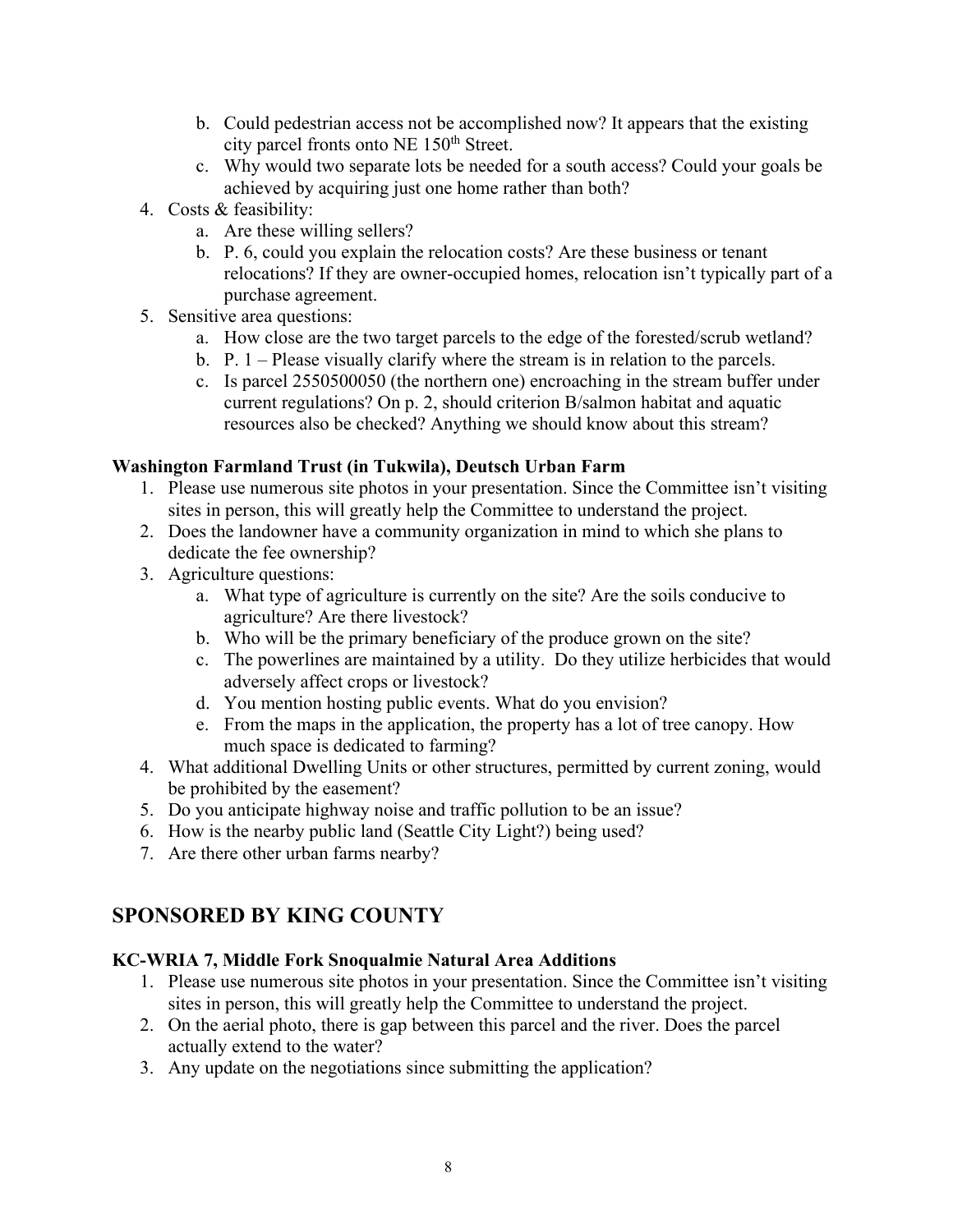- 4. The private parcel 1123099023 to the east was a  $FY$  2017 grant target from a few years ago, but acquisition wasn't successful. Any updates on that one?
- 5. P.4 what is "recreational amenity" development?
- 6. Any contamination issues to worry about?
- *7. Note to applicant: Looks like 9020 is 25.6 acres, 9026 is 23.1 acres, 9021 is 1.6 acres.*

#### **KC-WRIA 7, Mitchell Hill Forest**

*Note to Committee: P. 1 states that Dave used last year's vicinity map. We went ahead and updated the vicinity map at time of printing so it does show current targets.*

- 1. Please use numerous site photos in your presentation. Since the Committee isn't visiting sites in person, this will greatly help the Committee to understand the project.
- 2. The landowner is willing to sell; is he able to wait for the grant award timeframe? How long have they been on the market?
- 3. Is the reason for the conservation easement on parcel 9008 just to avoid high cost of acquiring in fee due to improvements?
- 4. Will the conservation easement have public access?
- 5. How were the cost estimates made?
- 6. Any concerns about ongoing driveway access through 9007 to the home once we purchase it? Will owner reserve an easement?
- 7. On the vicinity map, parcel 2124079038 immediately to the north of 9007 and 9005 is *not* identified as a yellow long-term target. Is that accurate?
- 8. Where is the stream? There are two east-west stream lines running through parcel 9008.

#### **KC-WRIA 7, Three Forks Natural Area Additions**

- 1. Please use numerous site photos in your presentation. Since the Committee isn't visiting sites in person, this will greatly help the Committee to understand the project.
- 2. What is public use like on the existing parcel, and what is envisioned for this new parcel? It doesn't look like this is readily accessible to the public by land.
- 3. Do people access it by water?
- 4. P. 1 and 4 please describe the proposed "managed passive recreation" and "recreation amenity development."
- 5. Any opportunity for other match (e.g. River Corridor grant application?)

#### **KC-WRIA 8, Bear Creek Conservation Paradise Lake**

- 1. Please use numerous site photos in your presentation. Since the Committee isn't visiting sites in person, this will greatly help the Committee to understand the project.
- 2. Map is hard to read, seems to not highlight parcel 0526069047, but that is a target parcel according to the parcel list?
- 3. What is the linear clear-cut path running north-south through parcels -9004, -9042, and 9015?
- 4. 4 parcels have existing easements. Generally, what do those easements prohibit or allow?
- 5. How will purchase of the fee on those parcels improve conservation values?
- 6. Ownership complexity-is there one landowner or more?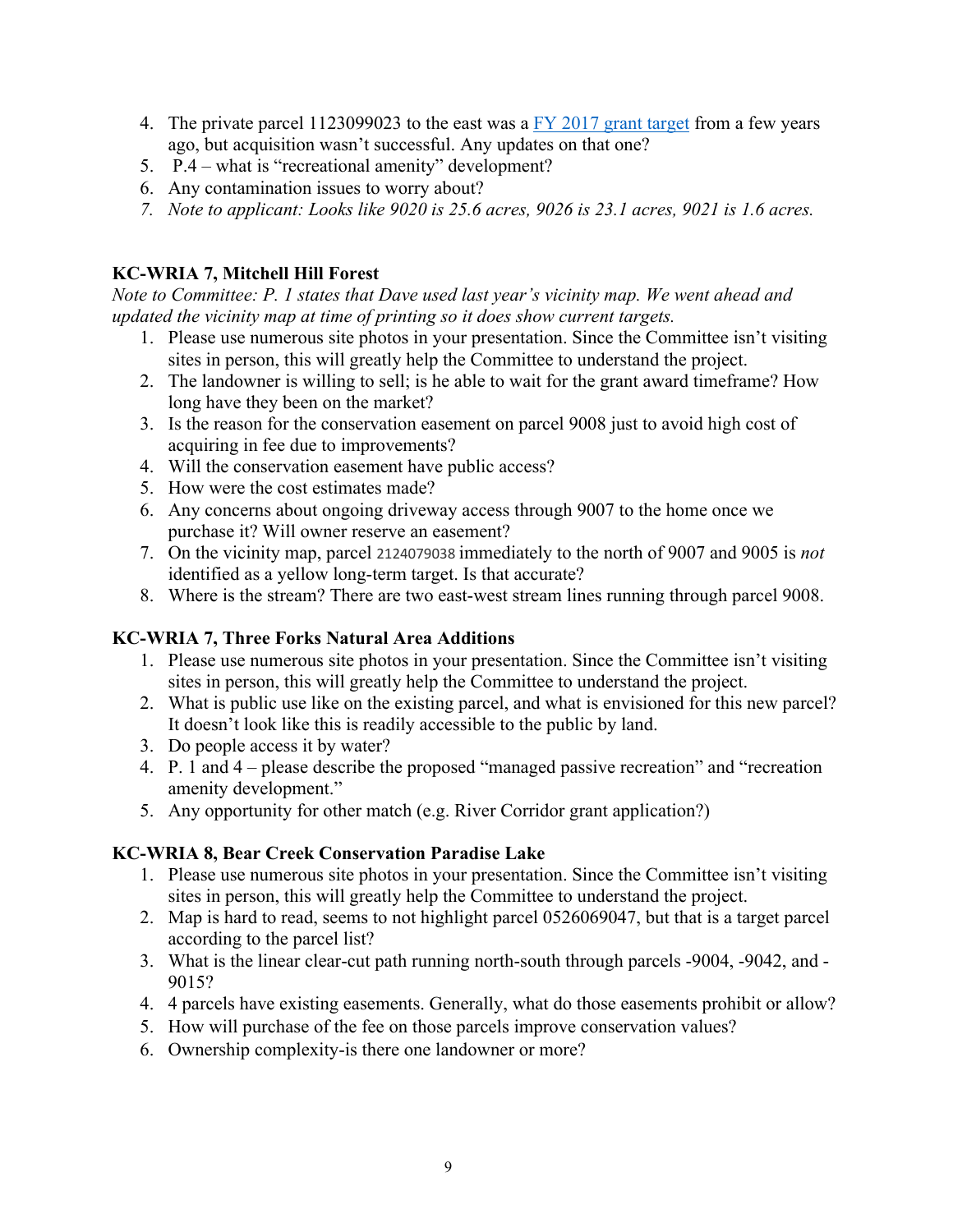- 7. You have ~\$2.6M in existing funds for this project. Do you anticipate any deals that will spend down those funds this year or could those contribute to purchase of the target parcels?
- 8. P. 4, the very low assessed values for parcel  $\frac{9004}{9042}$ , and  $\frac{9015}{9015}$  are because these are enrolled in Forest Current Use Taxation. The low dollar amounts shouldn't be the basis for estimating costs to purchase. Any need to make adjustments to your ask?
- 9. Your Bear Creek vicinity map shows Evans Creek targets, but Evans Creek projects don't have a similar vicinity map. Is this an indication that you are seeking to have Evans Creek projects actually become part of the Bear Creek scope? If so, we need to know and decide on that explicitly.

## **KC-WRIA 8 and Kirkland, Big Finn Hill Park Additions**

*Note to Committee: You recommended \$555k CFT in the reallocation round, February 2022. Sarah will withdraw this proposal entirely if Kirkland receives the Parks Capital and Open Space Grant award, expected April 2022. Per note on p. 5 of application.* 

- 1. Please use numerous site photos in your presentation. Since the Committee isn't visiting sites in person, this will greatly help the Committee to understand the project.
- 2. Any update on Kirkland's grant award?
- 3. Sect. 5C: assuming parcel  $\#$  is -9033?

#### **KC-WRIA 8, Cascade Mountains Gateway Project**

- 1. Please use numerous site photos in your presentation. Since the Committee isn't visiting sites in person, this will greatly help the Committee to understand the project.
- 2. Since this acquisition is partly supposed to facilitate access to Grand Ridge Park on this side of the park, is the long-term idea to include parking and a trailhead on the five non-CFT parcels?
- 3. Please clarify how the estimated cost to purchase was determined.
- 4. P. 1, proposed project acreage for this year's red target should be 7.4 acres, right?
- 5. P. 2, do you mean "east fork" Issaquah Creek in the  $2<sup>nd</sup>$  paragraph, rather than "north" fork"? East for is what is labeled on the map.
- 6. You mention community support on p. 3. How is that gauged?
- 7. If the eastern yellow parcels aren't ever purchased, how does that change the vision you describe for this target parcel? Can there still be an access point?
- 8. East Fork Issaquah Creek & Cascade Mountains Gateway are very close to one another. Is there any relationship envisioned between the two projects?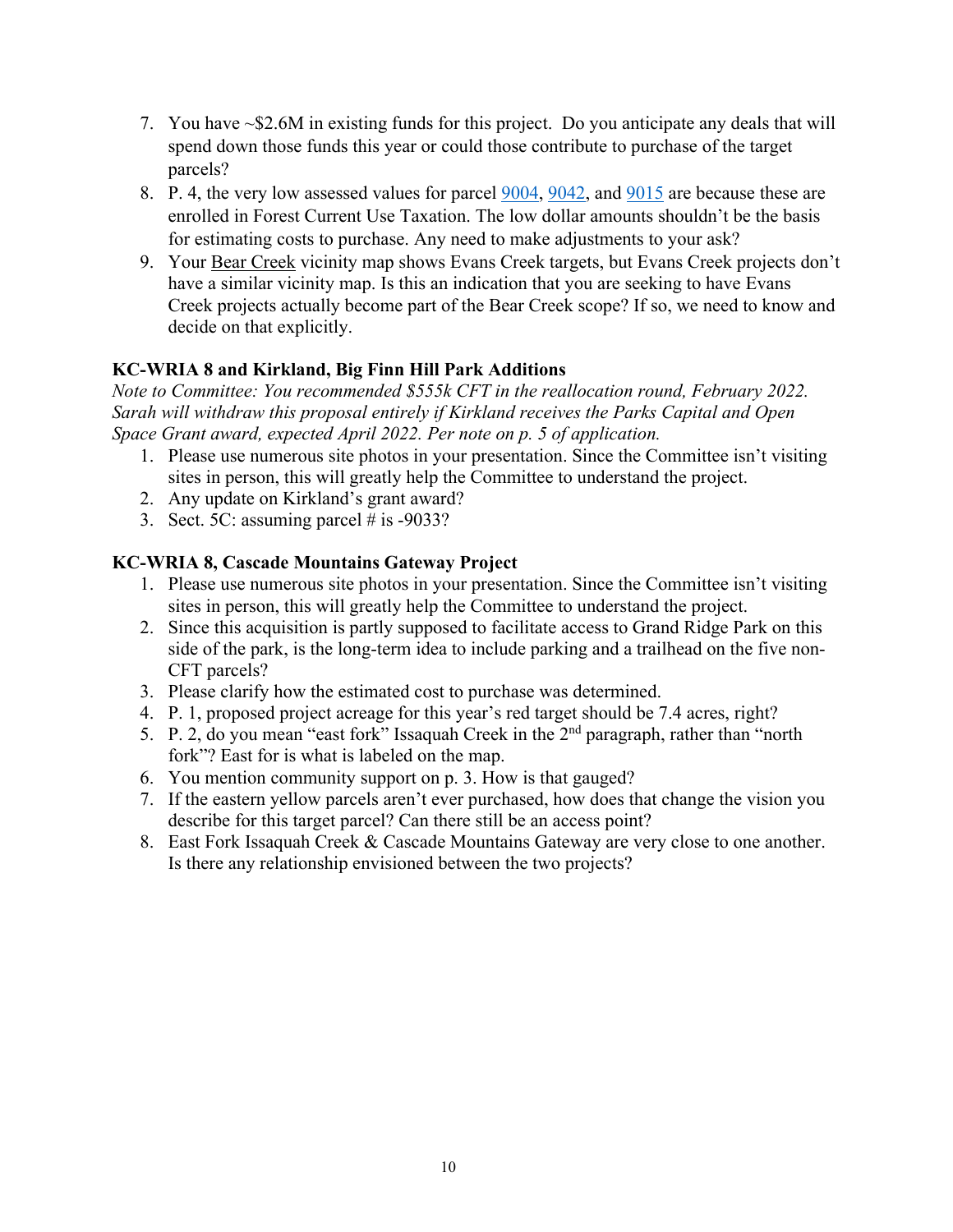

9. *Note to applicant: May still be possible to put CFT on some of the eastern yellow parcels depending on desired uses, can discuss in the future.*

#### **KC-WRIA 8, East Fork Issaquah Creek Restoration**

- 1. Please use numerous site photos in your presentation. Since the Committee isn't visiting sites in person, this will greatly help the Committee to understand the project.
- 2. Feasibility & cost:
	- a. Please describe the nature and extent of contacts and communications with the owners.
	- b. P. 2, improvements value on 9065 is just \$1,000? (On IMAP is listed as a mobile home.)
	- c. Does purchase price consider that these parcels are early entirely constrained by critical areas and would be hard to develop?
	- d. Which parcels would undergo boundary line adjustments?
- 3. P. 3 Did you mean this could be a TDR sending site (you say receiving site)?
- 4. Why target westernmost parcels 9057 and 9056 in this proposal, since they don't have creek frontage? Is there additional wildlife habitat value there not described in proposal?
- 5. East Fork Issaquah Creek & Cascade Mountains Gateway are very close to one another.



**KC-WRIA 8, Evans Creek Conservation Corridor and Agricultural Easements**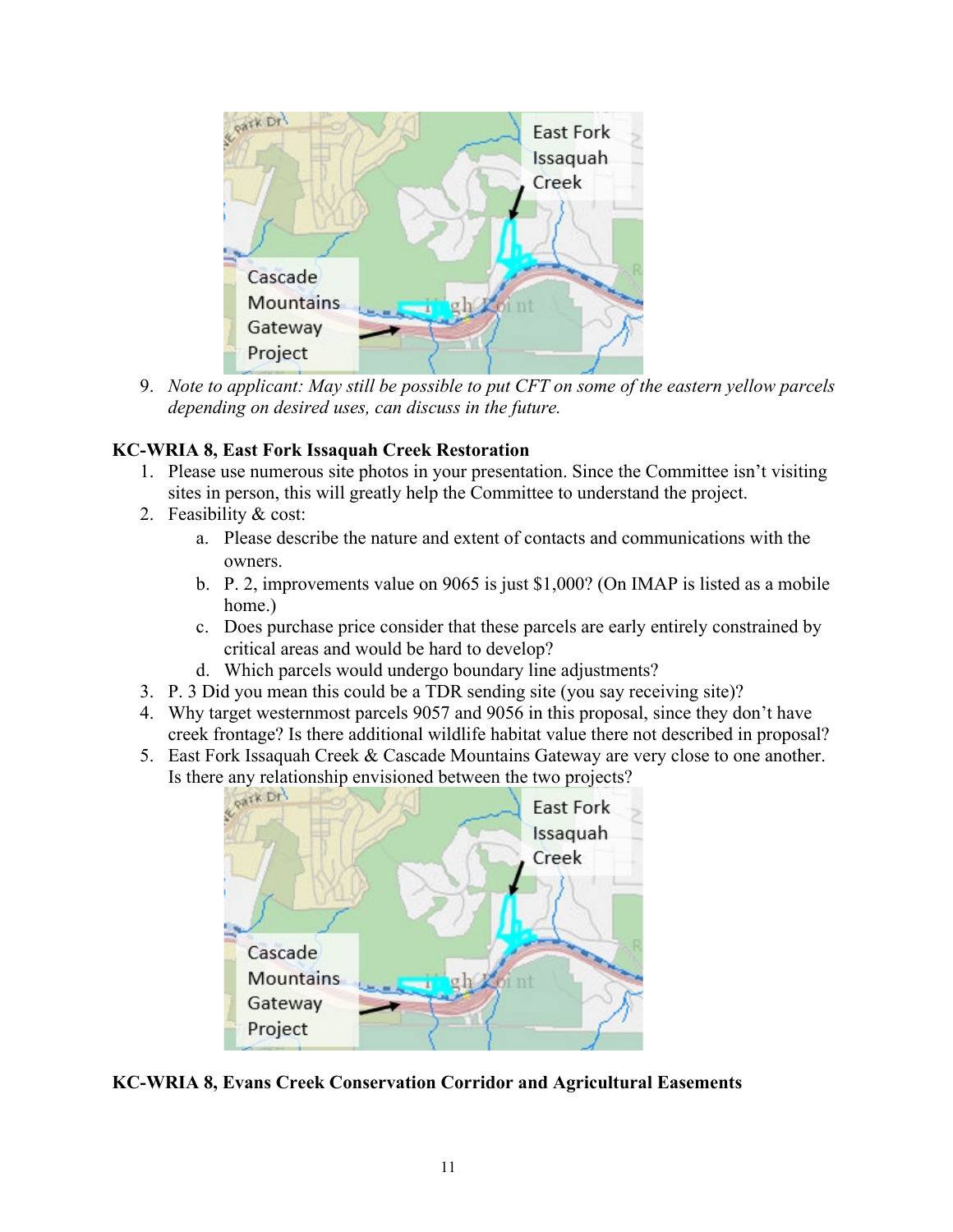- 1. Please use numerous site photos in your presentation. Since the Committee isn't visiting sites in person, this will greatly help the Committee to understand the project.
- 2. Clarifications needed:
	- a. Please connect the mapping with the descriptions of the various parcels. Many parcels and outcomes are described, but it's difficult to visualize without more detailed mapping. For example, please show the areas of proposed easements on the parcels. Please provide a better map, showing more detail.
	- b. You list 40 acres in proposed project acreage but 70 acres as total project acreage. On p. 4, those parcels add up to 108 acres.
	- c. Costs on p. 4 seem to exceed the \$2M you've asked for.
	- d. Are all parcels targeted for easement, or are some to be purchased in fee? P. 1 states easement, p. 2 states fee and easement, p. 4 all easement except one TBD, the priority target (parcel -9002), which is TBD.
- 3. Future vision:
	- a. Typically easements don't allow public access. Will these allow public access, to support your described vision of passive recreation? Parks Levy funding has an access requirement so we need to make sure.
	- b. How much development, if any, would be allowed on each property?
	- c. Are there any land use permitting or code enforcement issues on these target that could affect your approach? The western parcels all have development proposals in there, don't they?
- 4. Cost & funding:
	- a. Why would cost of easement restriction exceed the assessed value of fee?
	- b. Do cost estimates include developer costs for permitting (e.g. on western parcels)?
	- c. Is there separate funding that the FPP or TDR program is bringing to the costs of the ag-related easements? Some of their CFT funding or TDR as match?
- 5. Your Bear Creek vicinity map shows Evans Creek targets, but Evans Creek projects don't have a similar vicinity map. Is this an indication that you are seeking to have Evans Creek projects actually become part of the Bear Creek scope? If so, we need to know and decide on that explicitly.
- 6. Could you provide a wetland map? Esp on the western parcels.

## **KC-WRIA 8, Evans Creek Nelson (Gunshy) Acquisition**

- 1. Please use numerous site photos in your presentation. Since the Committee isn't visiting sites in person, this will greatly help the Committee to understand the project.
- 2. This proposal seems extremely complicated. We will be interested in hearing the reasoning behind the different land interests proposed for acquisition.
- 3. Phasing/Scale:
	- a. Do you think the landowners will work with the county on a partial acquisition (i.e. the county not buying the northern parcels)? Is there risk you will lose the property with a phased or partial approach?
	- b. You estimate costs at \$6M and ask for \$4M. What is the plan here, are you bringing other dollars to the table? Will you come back next year for a Phase 2 request?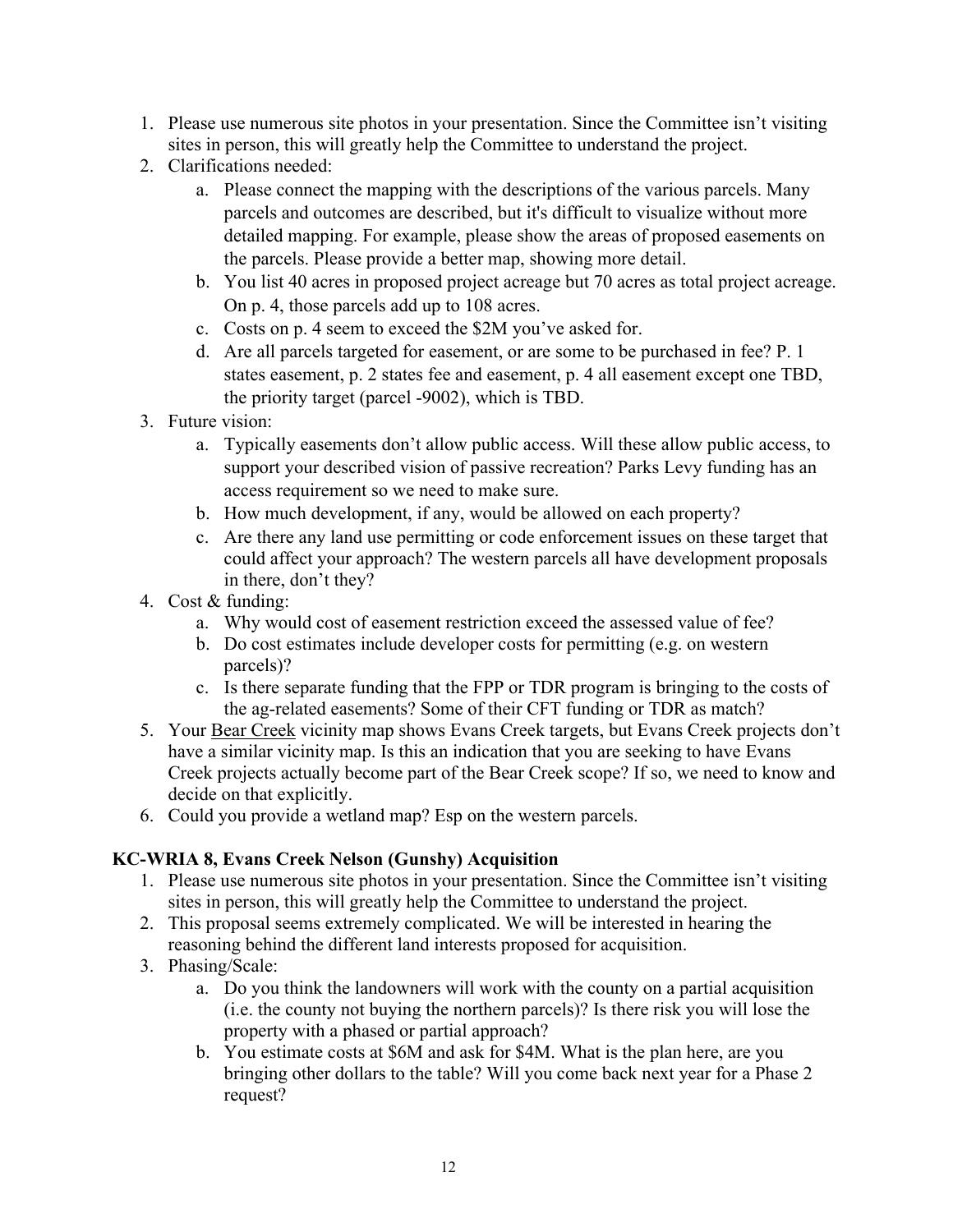- c. Are your valuations considering the value of potential development?
- d. You cite proposed project acreage of 60 acres, but total project up to 107 acres what acres are long-term vs. current? The ag easement acres?
- e. As the Committee may not be able to award full funding, please consider whether there is potential for phasing the ask further. This proposal plus the other Evans Creek proposal are a very substantial amount of the PL funding available.
- 4. Are there any contamination issues of concern?
- 5. Is there separate funding that the FPP or TDR program is bringing to the costs of the agrelated easements? Some of their CFT funding or TDR as match?
- 6. You show us agricultural easement areas and habitat fee areas, not aligning with parcel lines. What happens with the underlying fee on the ag easement areas? You would do boundary line adjustments?
- 7. No interest in purchasing the "other Gunshy parcels" to the north?

#### **KC-WRIA 8/9, Skyway - West Hill Urban Additions – EEOC**

- 1. Please use numerous site photos in your presentation. Since the Committee isn't visiting sites in person, this will greatly help the Committee to understand the project.
- 2. For match waiver consideration, please remember to demonstrate community support and provide two letters of support - from community-based organizations/neighborhood groups if possible.
- 3. Have you had any community conversations about these parcels?
- 4. Is the little triangular piece south of Beacon Ave just part of the larger parcel?
- 5. How will this site balance the dual goals of being a much-needed recreational pocket park and also a restored wetland? Will the chronic inundation impact public use?
- 6. Please depict wetland buffer boundaries.
- 7. This is zoned NB for neighborhood business. Has this acquisition been coordinated with long-range planning for Skyway?

#### **KC-WRIA 8/9, Skyway - West Hill Urban Additions - KCHA**

- 1. Please use numerous site photos in your presentation. Since the Committee isn't visiting sites in person, this will greatly help the Committee to understand the project.
- 2. With proximity to freeway, can this still provide usable open space for community? What is the anticipated impact of noise and traffic pollution on the site and users?
- 3. Any encampment issues?
- 4. Do people use this site already?
- 5. Please tell us more about your plans to activate the site and provide public access.
- 6. Have the residents of the adjacent mobile home park been directly involved in the community engagement work so far, and if so, what is their desired outcome?
- 7. Why has KCHA deemed the two parcels undevelopable?

#### **KC-WRIA 9, Black Diamond Open Space**

1. Please use numerous site photos in your presentation. Since the Committee isn't visiting sites in person, this will greatly help the Committee to understand the project.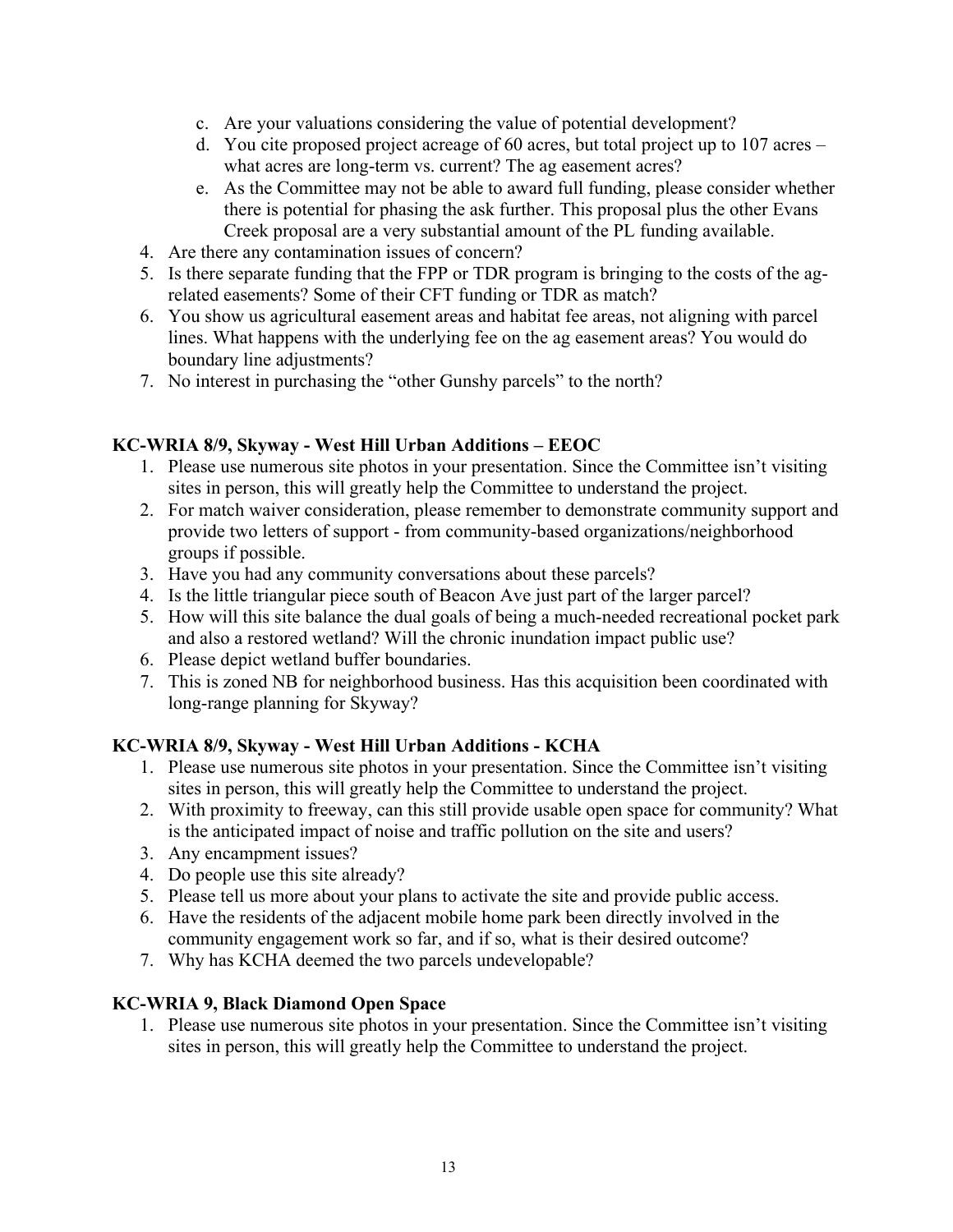- 2. Is there any update on the landowner discussions? The potential donation of value? Please keep us posted – we need that information by late April if we are to count it as match in our recommendations.
- 3. Parcel 0121069002 is immediately south of a surface mine, is under the same ownership, and a 2022 Critical Areas Designation for residential development has been completed for the SW corner of the parcel. What benefit does this parcel add to the existing Black Diamond open space?
- 4. Please identify wildlife resources on these specific parcels.
- 5. Which parcels are enrolled in CUT program?
- 6. What is the plan for the parcel (-9030) that is presently within the Black Diamond city limits?

# **KC-WRIA 9, Green River Gorge - Deep Lake**

- 1. Please use numerous site photos in your presentation. Since the Committee isn't visiting sites in person, this will greatly help the Committee to understand the project.
- 2. There have been projects for several years acquiring land from one landowner in this area. Do you know when we'll be done with this project?
- 3. The application discussed riparian and wildlife associated with Green River/Icy Creek but does not seem to reflect the target parcels. Could you please discuss more about wildlife/aquatic resources on target parcels?
- 4. Any concerns about the impacts of nearby mining on these target parcels, or mapped coal mine hazards within these parcels?
- 5. Describe educational opportunities on these specific parcels.
- 6. Is there any update on the potential match? Please keep us posted we need that information by late April if we are to count it as match in our recommendations.
- 7. Note: this application says for 2021 Funds (in the header). Please make sure to use the correct year's application.

## **KC-WRIA 9, Green River/Newaukum Creek**

- 1. Please use numerous site photos in your presentation. Since the Committee isn't visiting sites in person, this will greatly help the Committee to understand the project.
- 2. On 9040, 9039, 9015 why are we purchasing the underlying fee if we already have an easement on the property?
- 3. For easements, how may DU's would be removed?
- 4. How was value of easements calculated?
- 5. It appears you have ~\$4.2M in existing CFT and PL funds for this project. Do you anticipate any deals that will spend down those funds this year or could those contribute to purchase of the target parcels?
- 6. The application discussed riparian and wildlife in area, but not necessarily tied to the target parcels. Could you please discuss more about wildlife/aquatic resources on target parcels?
- 7. Describe educational opportunities on these specific parcels.
- 8. Could you explain the value of some of the parcels that are further from streams? For example, why are parcels 9009 and 9050 targets?
- 9. As the Committee may not be able to award full funding, please consider which are the highest priority parcels and whether there is potential for phasing.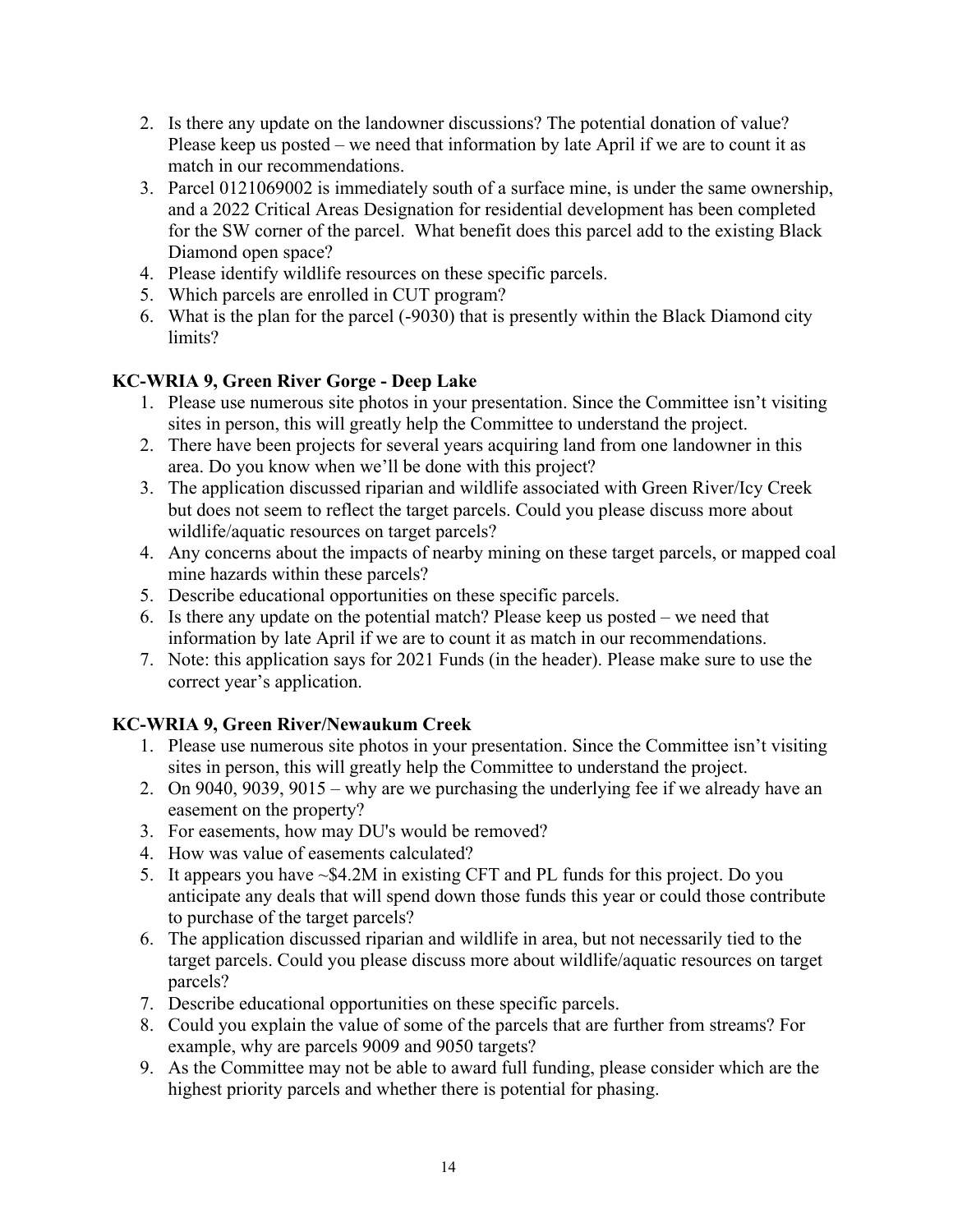### **KC-WRIA 9, Keevie Lake**

- 1. Please use numerous site photos in your presentation. Since the Committee isn't visiting sites in person, this will greatly help the Committee to understand the project.
- 2. From the Google Maps aerial it looks like Keevie Lake's surface has significant aquatic plant growth. Do you know what that is, and is there anything of concern happening?
- 3. Will there be adequate opportunities for public use even with the inholding parcels?
- 4. Will you be creating a parking area?
- 5. Any vision to connect this site to the Green to Cedar trail corridor to the east?

## **KC-WRIA 9, North Green River Acquisitions**

- 1. Please use numerous site photos in your presentation. Since the Committee isn't visiting sites in person, this will greatly help the Committee to understand the project.
- 2. Are there any concerns about homeless encampments on this project?
- 3. How will restoring floodplain function impact Green River Road?
- 4. Will any portion of the acquired parcels need to be excavated to meet restoration goals?
- 5. Could you confirm how much of the described stream and wetland (p. 2) actually are on the two target parcels?

## **KC-WRIA 9, Soos Creek**

- 1. Please use numerous site photos in your presentation. Since the Committee isn't visiting sites in person, this will greatly help the Committee to understand the project.
- 2. The parcel numbers in Section 4 do not match the numbers in Section 5 (e.g. 9049, 9066, 9110, perhaps priorities from a past grant?). What parcel numbers should be there?
- 3. You are targeting a couple of homes, are those necessary to purchase in fee? Could you consider boundary line adjustment or easement? Would you consider surplus on some of the homes?
- 4. Are you missing some of the improvements value on the table on page 3? Looks like there are more than just two homes on target parcels. More like 3 or 4 homes.
- 5. On the southernmost parcel, home appears to cross parcel boundaries, is that right?
- 6. Please specify the wildlife and aquatic resources on the subject parcels.
- 7. As the Committee may not be able to award full funding, please consider which are the highest priority parcels and whether there is potential for phasing.

## **KC-WRIA 9, Soos Creek Park / Molasses Creek**

- 1. Please use numerous site photos in your presentation. Since the Committee isn't visiting sites in person, this will greatly help the Committee to understand the project.
- 2. There appears to be a small water body adjacent to parcel -9062. Will flooding be a concern on the site?
- 3. Only 2 of the 4 parcels have mapped aquatic resources. Please clarify the wildlife resources on these parcels.
- 4. Confirming that 9005 and 9006 are owned by King County tax title/real estate services?
- 5. Could you clarify answers around bond funding in Section 7? Seems like you would be eligible (for the non-King County parcels) but none are marked.
- 6. Was this project one that Councilmember Dunn previously had a motion to support?
- 7. Is this the final ask for this site?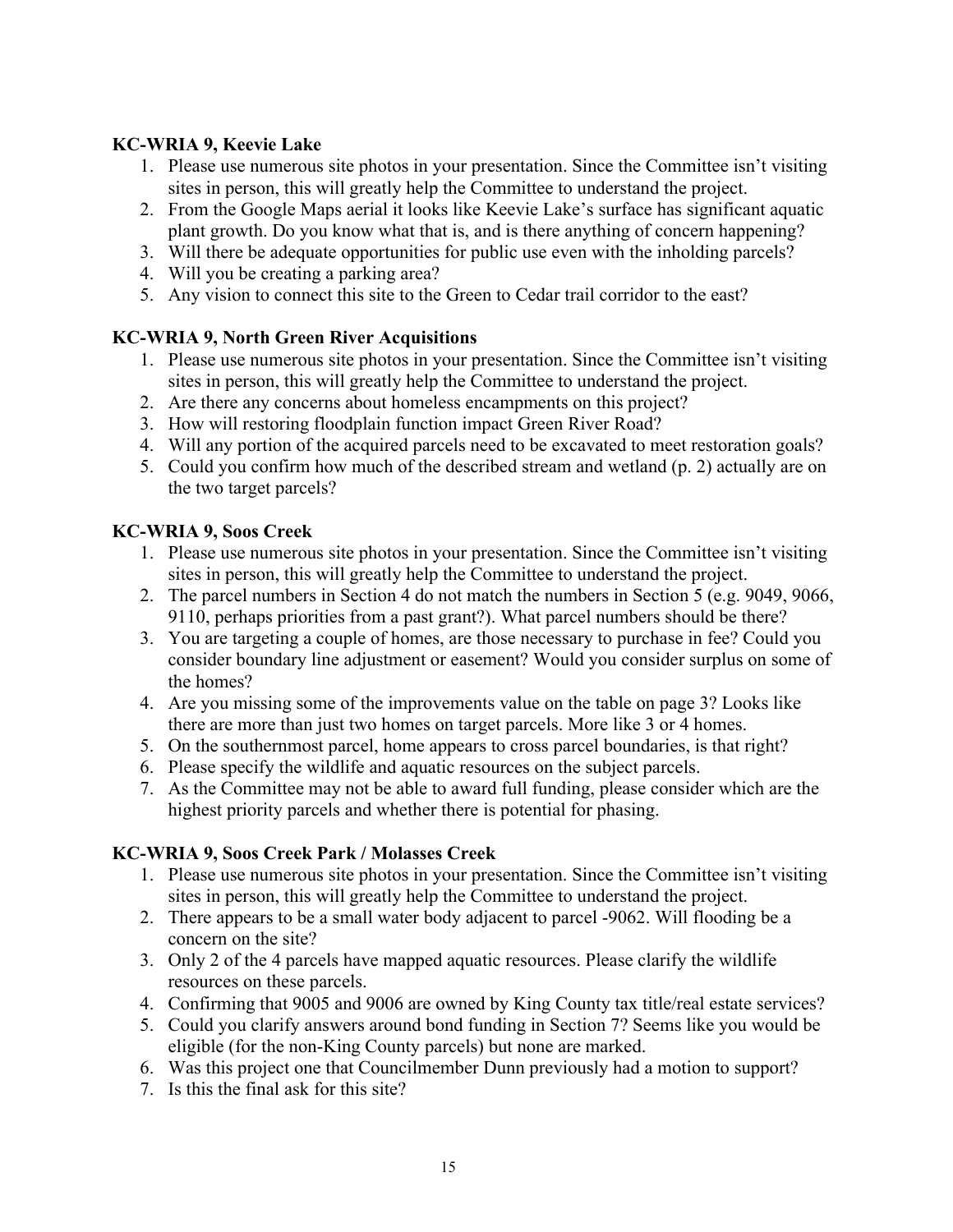#### **KC-WRIA 9, Sweeney Pond**

- 1. Please use numerous site photos in your presentation. Since the Committee isn't visiting sites in person, this will greatly help the Committee to understand the project.
- 2. You mention there are CE properties, but only the box for "fee title" is checked on the first page. Are there CE properties in the target area scope – perhaps the ones at Shadow Lake? And are those where land match would be a component?
- 3. Do you anticipate any conflict between the private and public portions of the property?
- 4. Will this request fund 9015 as well?

### **KC-Vashon, Island Center Forest Additions**

- 1. Please use numerous site photos in your presentation. Since the Committee isn't visiting sites in person, this will greatly help the Committee to understand the project.
- 2. Long-term vision/planning
	- a. Could you share the Town Loop Trail vision/map so we can see how these relate?
	- b. These parcels are two of very few parcels on Vashon zoned for industrial development. Is the proposed purchase for open space consistent with the recently adopted Vashon Community Subarea Plan? How is this application coordinated with long-range planning?
	- c. There is presently a lot of open space in the immediate vicinity, including Island Center Forest and Town Loop Trail. While these two parcels add to this space, they are not required to connect to other open space, so why these two specific parcels?
- 3. Why is one parcel a fee purchase and the other an easement?
- 4. What would the easement on parcel -9066 preclude? Would it allow public access?
- 5. Cost/Funding:
	- a. Why is the expected cost of parcel -9026 less than assessed value? Is that just the anticipated CFT-PL share?
	- b. Is Parks Operations able to fund the portion of the site they will use for a shop? Will that change your funding request?
- 6. P. 2 Please describe the wildlife habitat on these specific parcels. 9066 has no mapped streams, possible wetlands. Parcel 9026 is mostly cleared, possible wetlands.

## **KC-Vashon, Manzanita Natural Area Additions**

- 1. Please use numerous site photos in your presentation. Since the Committee isn't visiting sites in person, this will greatly help the Committee to understand the project.
- 2. Does the site's steepness deter the possibility of the passive recreation trails mentioned in the application?
- 3. What is the design intention for the project?
- 4. What is the anticipated fate of the if not acquired? Is it actually developable given how steep it is?
- 5. Could you share more about the streams on this parcel? You mention aquatic resources are these actually fish-bearing or are these headwaters?

## **KC-Vashon, Neill Point Natural Area – Morningside Farm**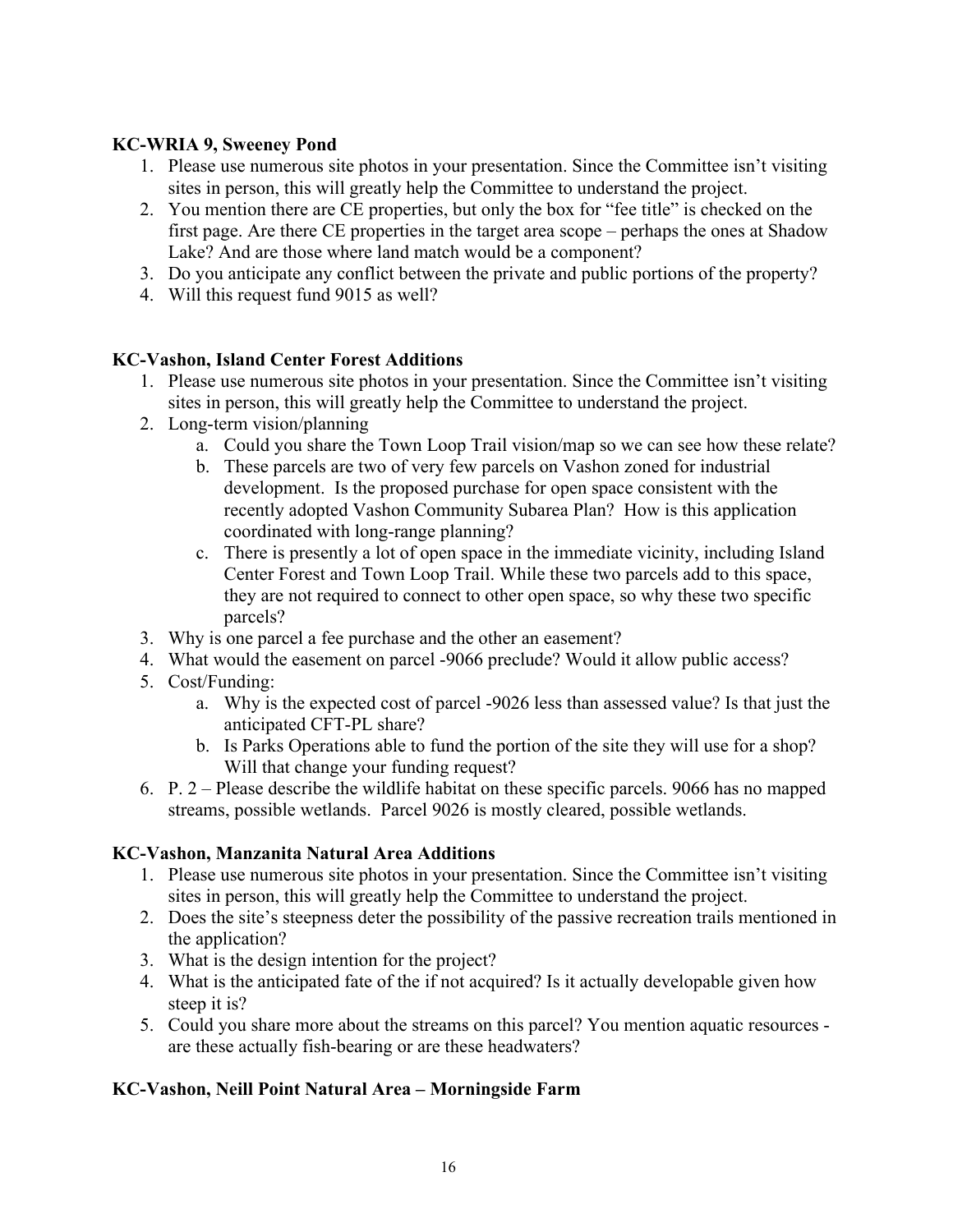- 1. Please use numerous site photos in your presentation. Since the Committee isn't visiting sites in person, this will greatly help the Committee to understand the project.
- 2. On pg 2 you recognize the Puyallup Tribe of Indians as the original inhabitants of Vashon Island, stating, "the need for the tribe's on-going stewardship of the island's cultural and natural resources" is "more important than ever." How will this acquisition contribute to that need? Could the Puyallup Tribe be a partner?
- 3. Other than Puyallup Tribe's history, there particular historic or cultural resources on site?
- 4. Could you please update the Committee on the status of the phased purchase?
- 5. Please identify the portions of parcels 9052 and 9138 that are proposed for easements.
- 6. With splitting one or more parcels up, do you anticipate any access or use challenges with the county ownership?

#### **KC-Vashon, Vashon Creeks and Estuaries**

- 1. Please use numerous site photos in your presentation. Since the Committee isn't visiting sites in person, this will greatly help the Committee to understand the project.
- 2. Any updates on the status of ongoing acquisitions Shinglemill Creek as recently discussed at the Project Progress meeting?
- 3. What is the status of the southernmost Tahlequah priority parcels (with the concrete flume) that we discussed a few years ago?
- 4. Application says houses are dilapidated, but improvements value is \$350k.

### **KC-Vashon, Vashon Marine Shoreline**

- 1. Please use numerous site photos in your presentation. Since the Committee isn't visiting sites in person, this will greatly help the Committee to understand the project.
- 2. What would the easement on parcel 9213 at Point Heyer preclude? Can you approximate the CE boundary for us (the parcel where you state on p. 4 that the structure will remain outside the conserved area)?
- 3. How are negotiations going on the parcels that don't have willing sellers yet?
- 4. As of early March, it appears you have \$4.5M in CFT and PL funding for this project. Do you anticipate any deals that will spend down those funds this year or could those contribute to purchase of the target parcels?
- 5. As the Committee may not be able to award full funding, please consider which are the highest priority parcels and whether there is potential for phasing.

#### **KC-Farm, May Creek Farmland**

- 1. Please use numerous site photos in your presentation. Since the Committee isn't visiting sites in person, this will greatly help the Committee to understand the project.
- 2. How will land preserved as pasture mitigate flood concerns outlined in the 2001 May Creek Basin Plan (mentioned on p 3)? What is the vision for balancing both the agricultural and flood mitigation elements?
- 3. Clarifying there are 10 parcels, 5 landowners?
- 4. P. 4 table totals \$1.9 M estimated cost to purchase desired property interest (i.e. easements), but p. 6 you cite \$1.15M. Please explain.
- 5. Will livestock be fenced out of the creek?
- 6. Are there livestock on the sites currently? What policies are included in the county easements regarding livestock, and horses?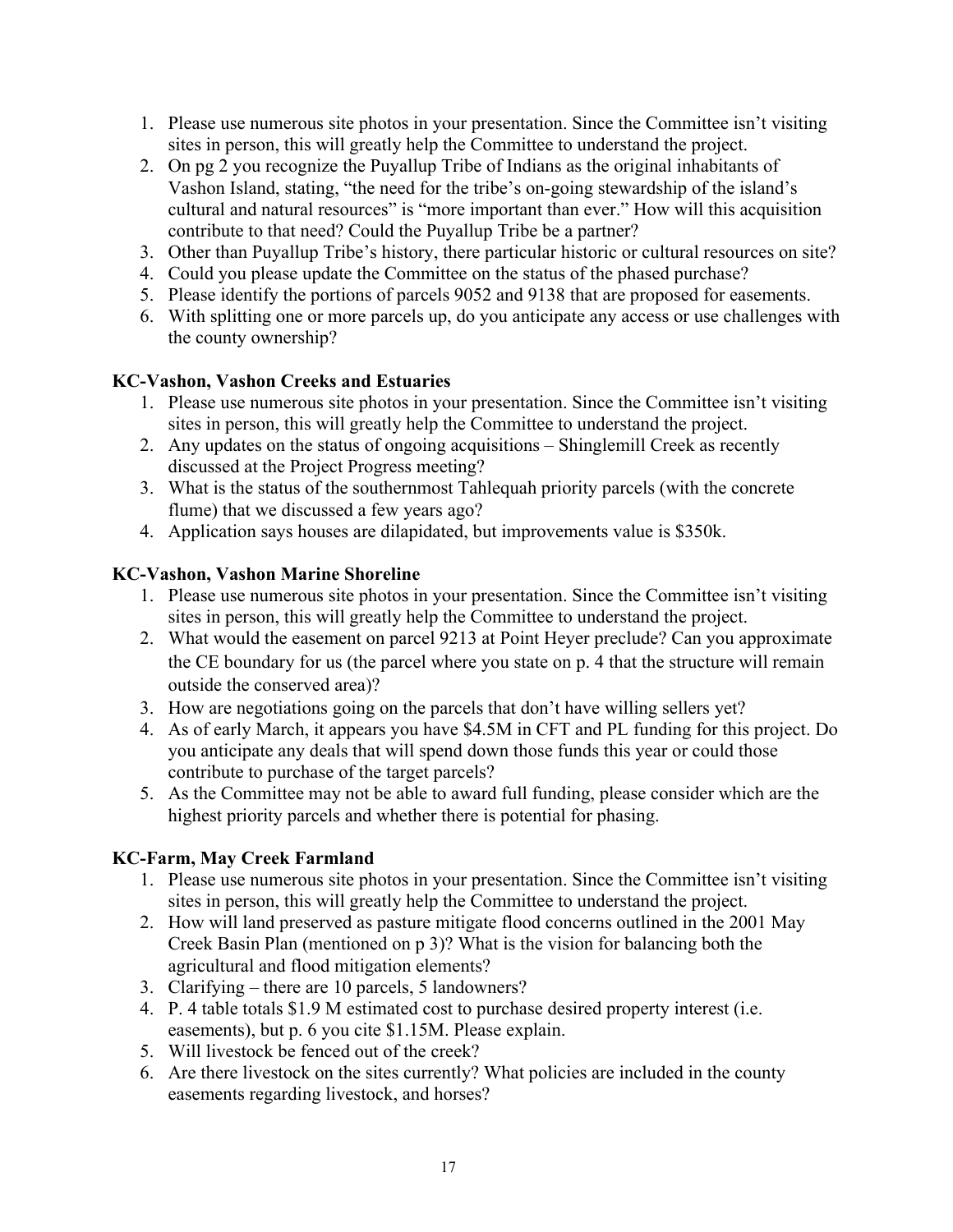- 7. Please identify if there are any areas not to be conserved under the easement (where buildings are located) or if they cover the whole parcels?
- 8. Is there active ag on all of these parcels?

Meeting adjourned at 8:08 pm.